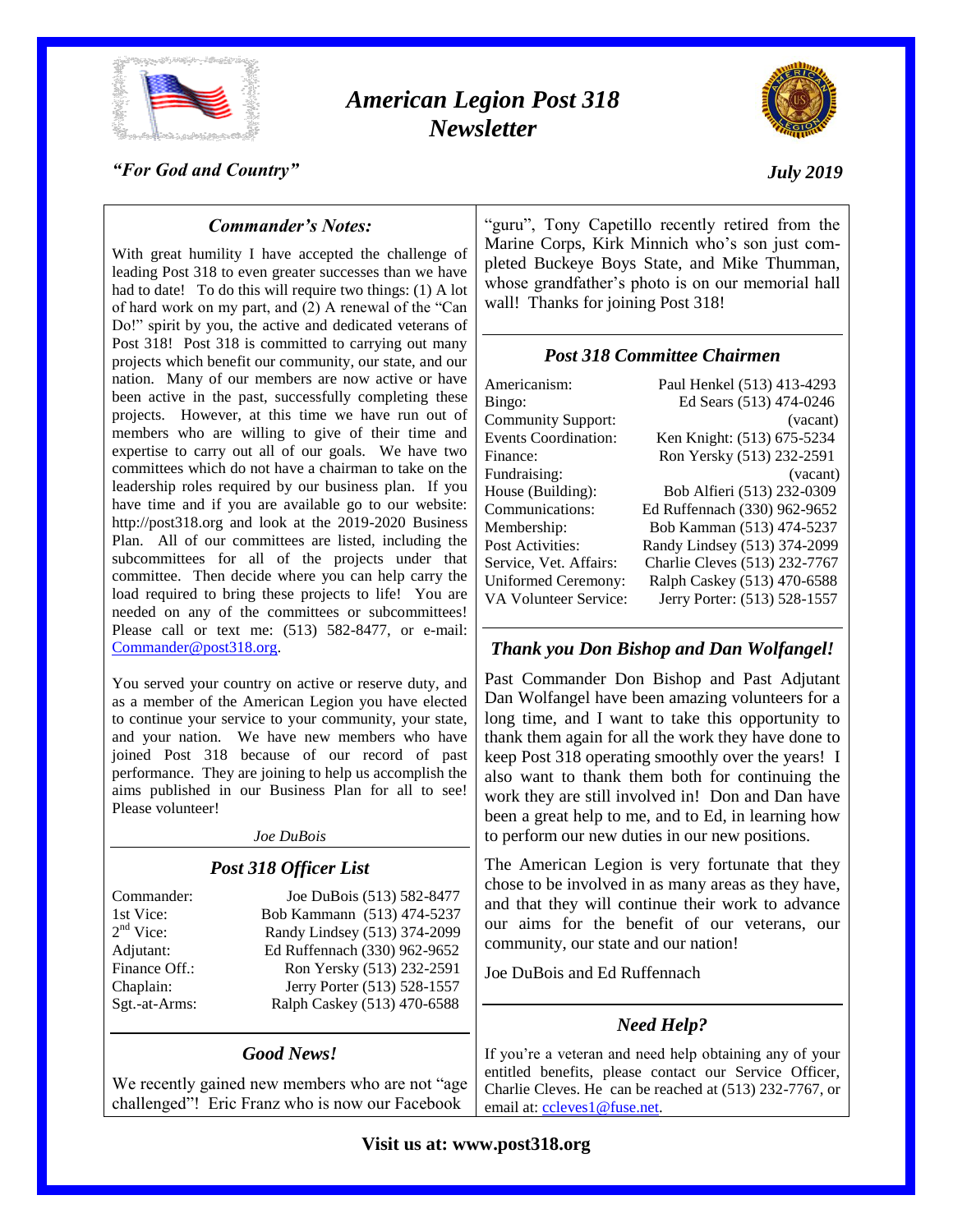|                                                                                                                                                                                                                                                                                                                                                                                                                                                                                              | Oratorical Program --------------------------- Jerry Porter                                                                                                                                                                                                                                                                                                                    |
|----------------------------------------------------------------------------------------------------------------------------------------------------------------------------------------------------------------------------------------------------------------------------------------------------------------------------------------------------------------------------------------------------------------------------------------------------------------------------------------------|--------------------------------------------------------------------------------------------------------------------------------------------------------------------------------------------------------------------------------------------------------------------------------------------------------------------------------------------------------------------------------|
| <b>Post 318 Fund Raising Update:</b>                                                                                                                                                                                                                                                                                                                                                                                                                                                         |                                                                                                                                                                                                                                                                                                                                                                                |
| <b>Bingo</b> – The Post conducts bingo every Sunday. Doors<br>open at 4:30 PM, preliminary games begin at 6 PM. All<br>your favorite "pull tabs" are available. You can support<br>the Post by either coming out to play, or volunteering to<br>work these events. Contact Bingo Manager, Ed Sears<br>$(474-0246)$ with any questions.                                                                                                                                                       | Lucas Hughes Anderson High School<br>Poppy Program Supporters---------------------Don Bishop<br>Kroger Store - Anderson Towne Center<br>$\bullet$<br>Kroger Store - Cherry Grove Plaza<br>$\bullet$<br><b>Forest Hills Elementary Schools</b><br>$\bullet$<br>(Ayer, Maddux, Sherwood, Summit, Wilson)                                                                         |
| <b>Euchre</b> – Euchre tournaments are conducted every<br>Thursday night in the Club Room. Buy-in is \$5.00,<br>\$2.50 going to the Post and \$2.50 going to prize money.<br>This is a fun evening and is open to both our<br>membership and the public. Doors open at 6:45 PM,<br>games begin at 7 PM. Contact Joe Baker (289-9044)<br>with any questions. This is a fun group, and several<br>players bring shared snacks! Chips, water and soft<br>drinks are available for purchase too. | Legion Program Support ----------------- Jerry Porter<br>Nagel Middle School<br>Law Officer of the Year ------------ Dan Wolfangel<br>Deputy Robert Goettke-HCSO - District 5<br>Firefighter of the Year -------Dan Wolfangel<br>Firefighter/Paramedic Nicholas Flerlage - ATFD<br><b>Special Recognitions ----------Robert Kamman</b>                                         |
| Patriot Center Dances - The fall dance schedule starts<br>on September $14th$ , 2019, so our regular dance volunteers<br>have some time off! For your information the fall dance<br>schedule is listed on Facebook.                                                                                                                                                                                                                                                                          | Five (5) Year Membership Award --------Bob Kamman<br>Thomas Clegg<br><b>Jack Storm</b><br>Dean Goering<br>Mike Stringer<br>Paul Henkel<br>Allen Tabe<br>Thomas Thornton<br>Matt Lilly<br>Thomas Neal<br>Ira Widrich                                                                                                                                                            |
| <b>Post 318 Annual Awards Program</b>                                                                                                                                                                                                                                                                                                                                                                                                                                                        | Michael Newman                                                                                                                                                                                                                                                                                                                                                                 |
| The Post will conduct its annual awards program,<br>Saturday, July 20 beginning at 7:00 PM. The program<br>will be held at the Post. This is our opportunity to<br>recognize those, within the community who have<br>participated in our programs, and members who have<br>achieved 5 year service anniversaries. We hope that you<br>will come out and help us recognize these individuals.<br>A list of awards to be presented is listed below.                                            | Ten (10) Year Membership Award ------- Bob Kamman<br>David Bishop<br>Clinton R. Geer<br>William Bussey<br>Wayne Hinaman<br>John Comello<br>Henry Klein<br>Harold Cook<br>Gene Melton<br>Ray Dassenbrock<br>Dennis Sakal<br>Don Fechner<br>Margaret Simpson<br>Noel Fenner<br>Roger Wade<br>Al Free                                                                             |
| Veterans Honors Presentations:------ ----------------------                                                                                                                                                                                                                                                                                                                                                                                                                                  | Fifteen (15) Year Service Awards ----------Bob Kamman                                                                                                                                                                                                                                                                                                                          |
| <b>Ohio Senator Steve Wilson</b><br>(Charles Behymer, Robert Calder, George Martin)                                                                                                                                                                                                                                                                                                                                                                                                          | Paul Brondhaver<br>Dan Crocker                                                                                                                                                                                                                                                                                                                                                 |
| Veteran Scholarship Winners ---------------Jerry Porter<br>Peter Henkel - Turpin High School                                                                                                                                                                                                                                                                                                                                                                                                 | Thirty (30) Year Service Awards ----------Bob Kamman<br>Lee Bobltz                                                                                                                                                                                                                                                                                                             |
| Nate Hinaman - Anderson High School                                                                                                                                                                                                                                                                                                                                                                                                                                                          | Forty (40) Year Service Award ------------Bob Kamman<br>Dan Wolfangel<br>Gary Gregorio                                                                                                                                                                                                                                                                                         |
| A&G Winners --------------------------------- Jerry Porter<br>Bryson Welage - 10 <sup>th</sup> Grade Boy -AHS<br>Trudy Shellenberger - 10 <sup>th</sup> Grade Girl - AHS<br>Steven Kramer - 11 <sup>th</sup> Grade Boy - AHS<br>Lilly Brown - 11 <sup>th</sup> Grade Girl - AHS<br>Sam Kunkemoeller - 12 <sup>th</sup> Grade Boy - AHS<br>Elizabeth Light $-12^{th}$ Grade Girl - AHS                                                                                                        | Forty-Five (45) Year Service Award ------Bob Kamman<br>Ken Wright<br>Fifty (50) Year Service Award ---------------Bob Kamman<br><b>Richard Reed</b>                                                                                                                                                                                                                            |
| <b>Boys State Recognition &amp; Presentations --Paul Henkel</b><br>Conner Glenn - Anderson High School<br>Owen Minnich - Anderson High School<br><b>Girls State Recognition &amp; Presentations --Paul Henkel</b><br>Audra Stump - Anderson High School<br>Jadyn Riggs - Anderson High School                                                                                                                                                                                                | "Post Scripts"<br>Should you have an issue or topic you would like to<br>opine about, if you put it in writing and submit it by the<br>$25th$ of each month, it will be published for all to<br>consider. However, there are two requirements; 1) we<br>can't publish political opinions/endorsement, and 2) all<br>editorials must be attributed. You sign it we'll print it! |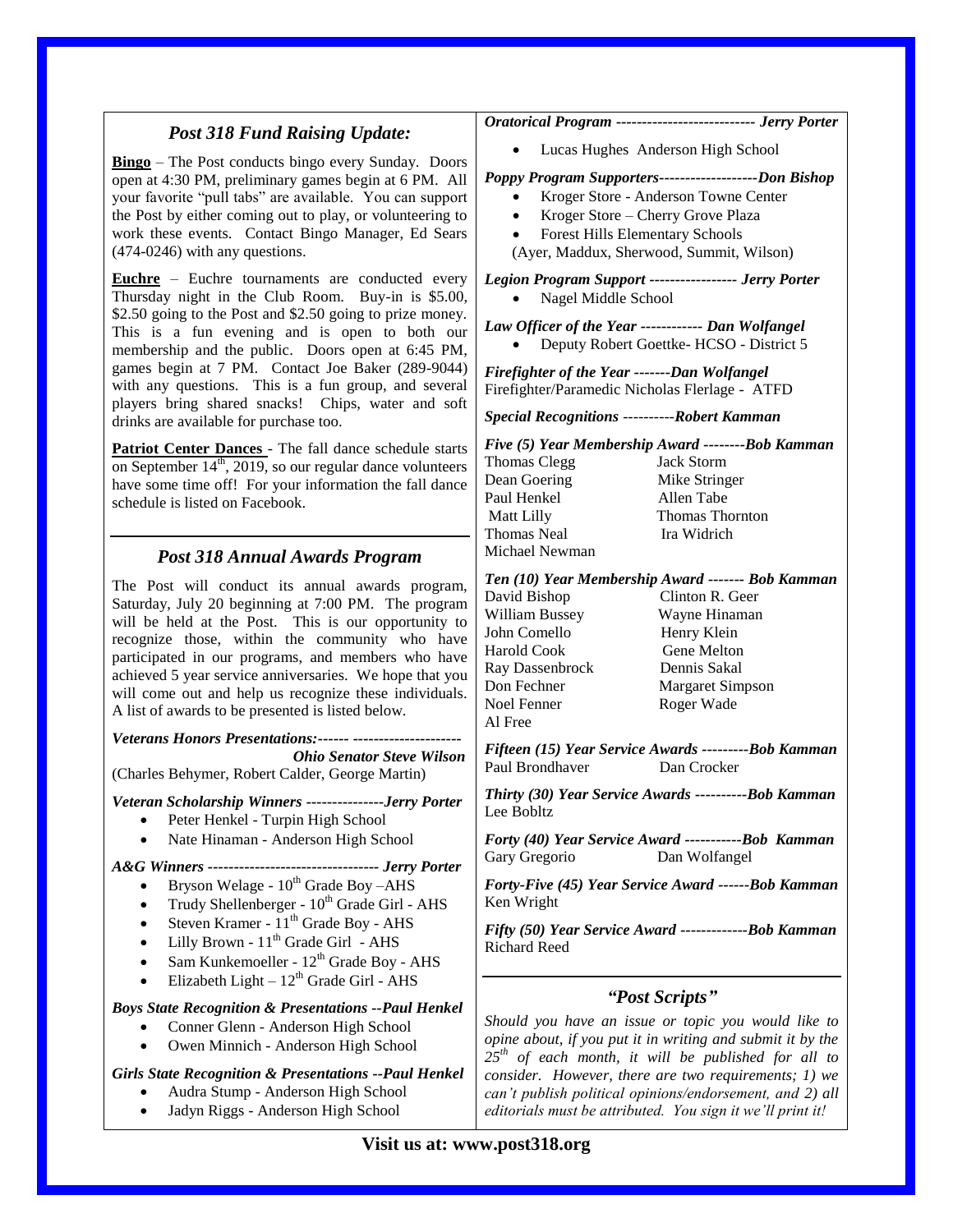#### *Adrienne Prem Promoted to Lt. Colonel!*

Lieutenant Colonel Prem received her promotion on June  $9<sup>th</sup>$ , 2019. She and her father, Tom Prem are members of Post 318. Photo shows Lt. Col. Prem with her mother, Priscilla Prem. Adrienne is Chief of Casualty Investigations at the U.S. Army Human Resources Command.

**Congratulations Lt. Col. Prem!**



### *Fundraiser for Post 318*

Past Adjutant Wolfangel noted that his daughter (Kerri Wolfangel – Comey & Shepherd Realty), and the owner of Lattitude Bistro (Anderson Towne Center) were proposing to hold a fundraiser to benefit our Post on August  $25<sup>th</sup>$ , from 2 PM to 7 PM, with music by several local bands and a DJ, with silent auction gift baskets; a raffle; and Split-the-Pot. Admission cost would be \$10 per person. VIP tables available with special benefits. Only thing being requested of the Post is a Color Guard for opening, someone to give comment on Post's

activities in community, and set up the ceremonial POW-MIA missing man table. Further info forthcoming. More info will be posted on Facebook!

Please keep this date open, August  $25<sup>th</sup>$ , 2019, because this would be a good event to invite others to attend and to use to spread the word that we are here, serving Anderson Township area veterans, our community, Ohio and The Nation.

### *Next Meeting*

Our next Regular meeting is scheduled for 7:00 PM, Wednesday, July  $10^{th}$ ,  $2019$ . Our success depends on your support, so feel free to bring a friend and come find out what's going on! As always, there will be a light snack after the meeting.

## *Anderson Township July 4th Parade!*

As in the past, Post 318 would like to make a strong showing at this very important and visable event. Again, Post 318 will lead the parade. Our Boy Scout Troop 519 will start off, followed by our Color Guard, followed by our marching unit, Commander DuBois and cars carrying our Service Flags and our veterans who need to ride. For the first time we will display our very large American Flag carried horizontally by hand. If you need to ride in the parade please let Ralph Caskey at (513) 470-6588. He will pick you up at the New England Club if you let him know!

Uniform of the day will be a baseball cap with your branch of service on it, or your Legion cap, with a white shirt and blue dress pants.

This year the parade (Post 318) begins at 10: AM, and Beechmont Ave. will be closed at 9:30! We will assemble at Nordica Lane by Dunkin Donuts Shop at 9:00 AM. You can park at Anderson High School and a shuttle will drive you to the starting point from 8 AM to 9:30 AM.

If you need a ride in the parade please call Ralph Caskey and let him know.

*Ralph Caskey Sgt at Arms,*

### *At The Flag Pole*

Display your flag days:

- July 4<sup>th</sup>, Independence Day!
- July 27<sup>th</sup>, National Korean War Veterans Armistice Day